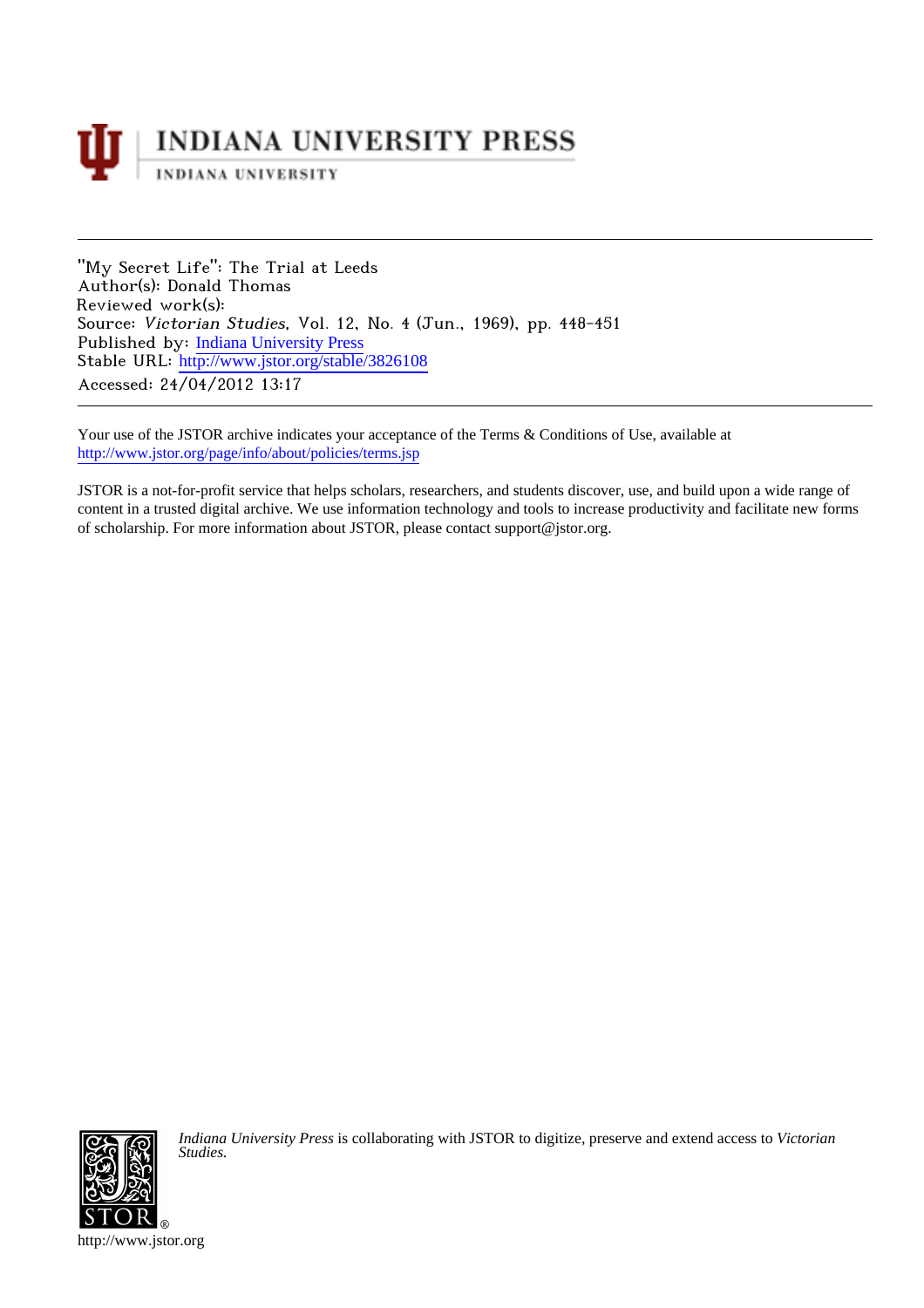## **Donald Thomas**

## **"MY SECRET LIFE": The Trial at Leeds\***

**EDITORIAL NOTE: In the March 1967 VS, in separate reviews of Steven Marcus' The Other Victorians, Brian Harrison noted that "sexual attitudes in the nineteenth century illuminate many otherwise utterly unfamiliar social attitudes," and Mark Spilka forecast that My Secret Life would "become one of the vital quasi-literary documents of the nineteenth century." The recent trial, a view of which we reprint here, invited (one might almost say forced) students of Victorian Britain to examine the meaning and validity of such apparently straightforward generalizations. Professor Geoffrey Best of the University of Edinburgh, member of the Editorial Board of VS, is arranging a symposium to discuss the book and the trial (at which he was a defence witness) in the pages of VS. We expect to print something on the subject in the December or March issue.** 

**SINCE THE OBSCENE PUBLICATIONS ACT, 1959, ADMITTED EXPERT EVIDENCE, court proceedings against a publisher have taken on something of the character of a Workers' Education Association lecture while evidence is given, and of a test match during the cross-examination.** 

**Witnesses come and go like batsmen, scoring from careless questions and sometimes hitting out at the faster bowling. An academic who has been in the witness box for two or three hours assumes the stature of a batsman who has toiled through the heat of the day. But in the initial evidence such**  subjects as the sanitary conditions in Merthyr Tydfil during the 19th cen**tury; the seduction rate of domestic servants by their employers in the 1850s; or the censorship imposed on Victorian novelists by libraries like Smith's and Mudie's - all these things are carefully explained to the jurors, who one might suppose were present for no other reason than a genuine desire to hear as much of the literary and social history of the igth century as could be made available to them.** 

**When it is all over, a man is sent to prison for two years, he is fined £1,ooo, and ordered to pay a sum not exceeding £2,000 towards the costs of the prosecution, as well, of course, as paying the costs of his defence. During the trial of Arthur Dobson, bookseller and publisher, at Leeds assizes this month, any link between what was going on and the academic discussion of My Secret Life, which preceded it, seemed totally unreal. (It was compli-** 

**\* (Reprinted, courtesy of New Society, 128 Long Acre, London WC2)**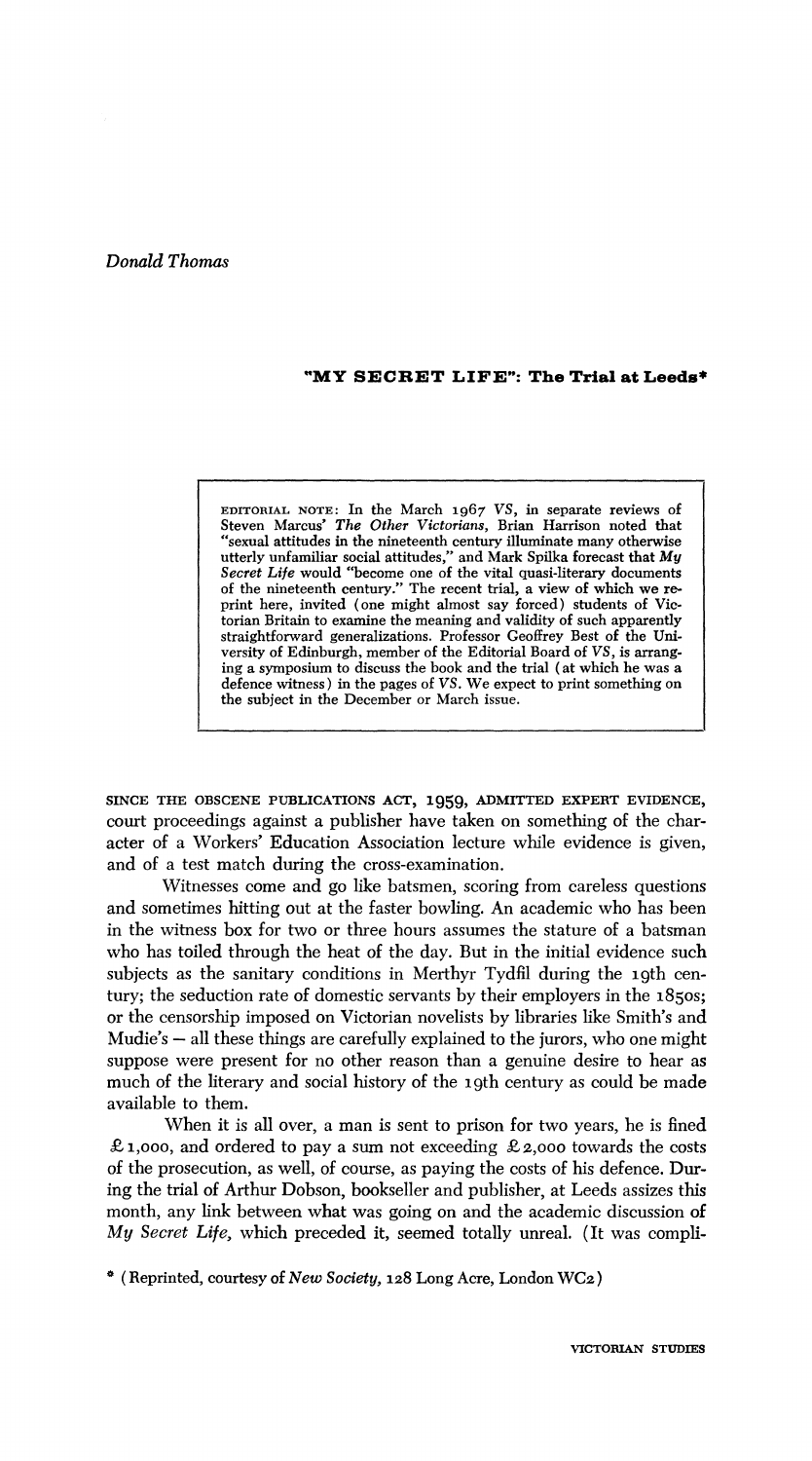**cated by the fact that Dobson was subsequently to be tried for other less "worthy" publications.) Only after sentence was passed could one realise that that was what it was all about.** 

**The case of My Secret Life is the first prosecution involving a historical document to be brought under the 1959 Act. First published in eleven volumes in 1888, or shortly afterwards, it records the life of "Walter" from the time of his birth in the mid-182os until the early 188os.** 

**Its form is that of an autobiography which, according to "Walter," is based on the diaries he habitually kept. His obsession with sexual acts, most of them orthodox but some of them not, his conscientious detailing of his partners' genitalia, and his preoccupation with such non-erotic but taboo subjects as female urination, afford an obvious legal basis for charges of obscenity.** 

**On the other hand his is a unique account, not just of a Victorian middle class lecher's rather repetitive sexual experience but, incidentally, of such aspects of Victorian society as the relation between domestic servants and their employers, the use and abuse of female agricultural workers, the nature of prostitution (including child prostitution) in London, and even the public school before Arnold. Yet, as John Cobb, Q.C., for the prosecution, demanded: if other Victorian literature like Logan's The Great Social Evil or Greenwood's Seven Curses of London discussed these problems in a more general way, what need was there of My Secret Life? Mr. Justice Veale asked whether, if one knew that child prostitution existed and that girls of ten were raped, there was any value whatever in reading a description of such a rape. It was J. A. Banks, Senior Research Lecturer in Social Science at Liverpool, who, in his evidence, answered this most succinctly. "We know it was," he said. "This tells how it was." (When the prosecution was first considered, the Director of Public Prosecutions had asked Banks for an opinion on the book. He did not advise a prosecution and, when it was brought, appeared as a defence witness.)** 

**The likelihood seemed to be that the jury would find the book obscene but that a special defence might be possible under section 4 of the 1959 Act. This provision allows a jury to acquit a book, even if they believe it to be obscene, so long as they consider its publication to be for the "public good" in the interests of art, science, literature or learning. The onus of proving that it is for the public good is on the defence, but in theory it is less than the onus upon the prosecution to prove the book obscene in the first place.** 

**So the trial of a book like My Secret Life is largely a presentation of defence evidence. Ten defence witnesses were called at Leeds assizes to explain to the jury the value of "Walter's" narrative to the understanding of Victorian literature and social history. John Mortimer, Q.C., for the defence, was sympathetic and encouraging, while John Cobb, as befitted a prosecuting counsel, was sceptical, incredulous and on occasion exasperated. Yet by the third day it seemed as if the defence had almost made its point, the crossexaminations were courteous and even amicable, so that it was sometimes hard to realise whose witness was appearing in the box.** 

**The tone of questions in cross-examination came to resemble that of the member of an audience who raises awkward and contentious issues at the**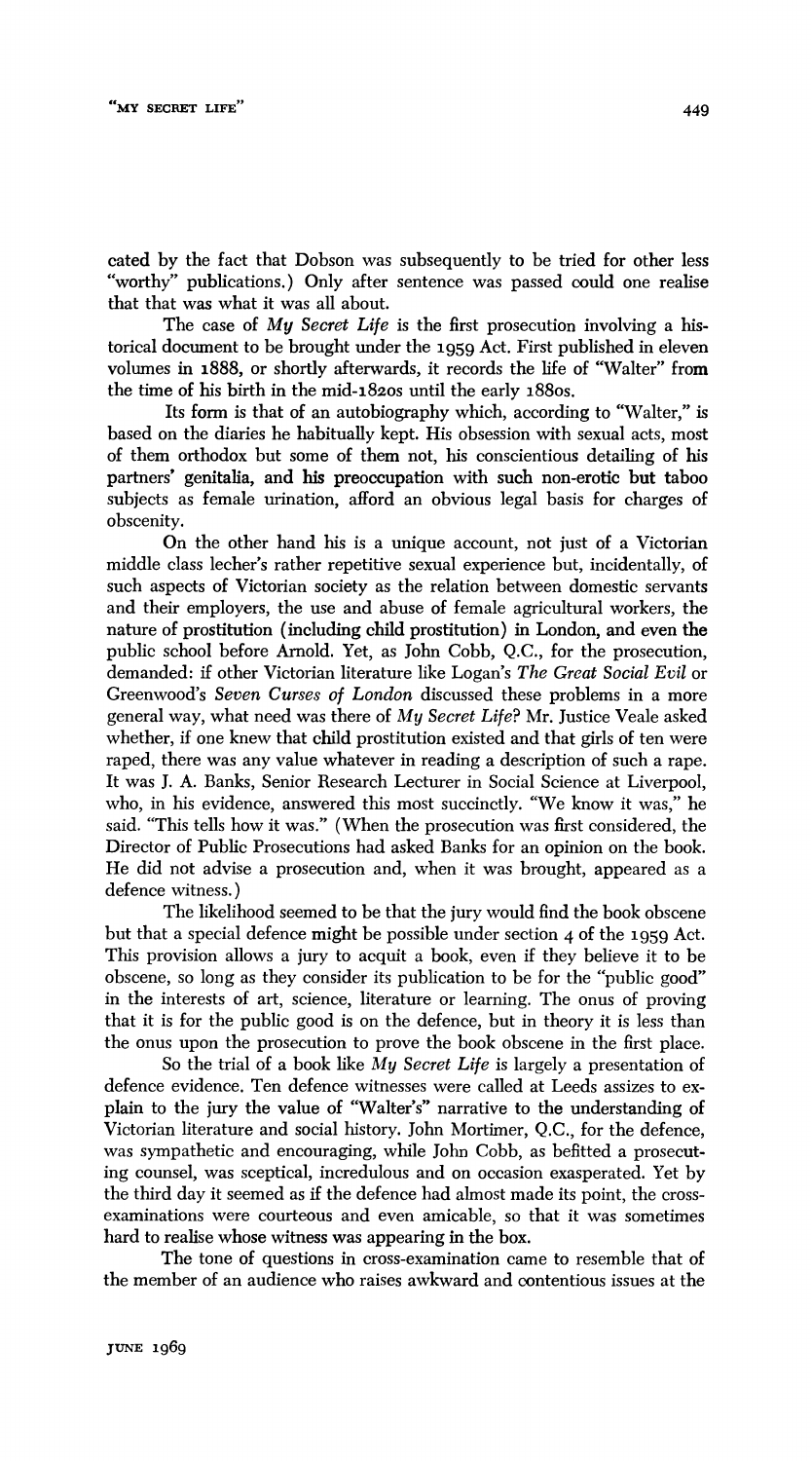**end of a lecture. At least, that is how it appeared from the point of view of a defence witness like myself.** 

**Despite the provision in the 1959 Act that a book must be judged as a whole, and not on the merits of selected passages, it is unavoidable that both defence and prosecution should cite particular passages and that these should assume a greater importance in the case than may be desirable. Most defence witnesses for My Secret Life were faced with the incident in book 2, chapter 9, in which "Walter" has sexual intercourse with a ten year old girl whom he has met in Vauxhall Gardens, and were asked if this was not the most evil passage they had ever read.** 

**The obvious answer came from Professor Steven Marcus, author of The Other Victorians (about Victorian pornography and drawing heavily on My Secret Life), who had flown from New York to give evidence for the first time in a trial of this kind. He inquired, as if in real doubt, "Do you mean that question literally, Mr. Cobb?" When assured that it was meant literally, Professor Marcus admitted that, appalling as the rape of this child was, he had read of more evil things in the concentration camps of the 20th century and in the employment of boys as Victorian chimney sweeps who were dead by 13 from their occupational disease: cancer of the scrotum. No one suggested that knowledge of these things would be better suppressed.** 

**A prosecuting counsel will, naturally, pick on such passages as these. There is a desperate temptation for a defence witness, fearing that he may be given no other quotation to justify, to attempt justification of a prosecutionchosen passage. The wiser course was followed by Professor Geoffrey Best, Professor of History at Edinburgh, who, with Professor Marcus, bore the brunt of the prosecution's attack. John Cobb produced a passage in book 1, chapter 11, in which "Walter" describes an act of sodomy with a prostitute. He demanded what value such a description had for historians of the 19th century. "None whatever," said Professor Best simply.** 

**The cross-examination of Professor Steven Marcus seemed at first to be an indictment of his motives in writing The Other Victorians and including in it passages from such novels as The Lustful Turk (1828). John Mortimer rose and protested that it was My Secret Life, not The Other Victorians which was on trial.** 

**When the discussion returned to My Secret Life, Professor Marcus pointed out that, apart from its documentary value, "Walter's" account had some literary merit and that minor characters, like Mrs. Pender, were novelisticaly presented. Cobb read out an account of sexual intercourse between "Walter" and Mrs. Pender, whom he described as not a woman but a perineum. "She may be a perineum to you, Mr. Cobb," said Marcus gently, "but she's a woman to me."** 

**The prosecution also suggested that as well as being valueless, the book might be a fraud. In Cobb's view, a reference by "Walter" to "ten shillings," might imply ten-shilling notes. Along with the use of the word "fuck," this indicated - he thought - a post-Victorian fabrication. (Cobb's second point was based on the belief that "fuck" has its origin in a lawyer's mnemonic for "Felonious and Unlawful Carnal Knowledge," which would certainly have surprised those writers like Rochester or Wilkes, who used it so**